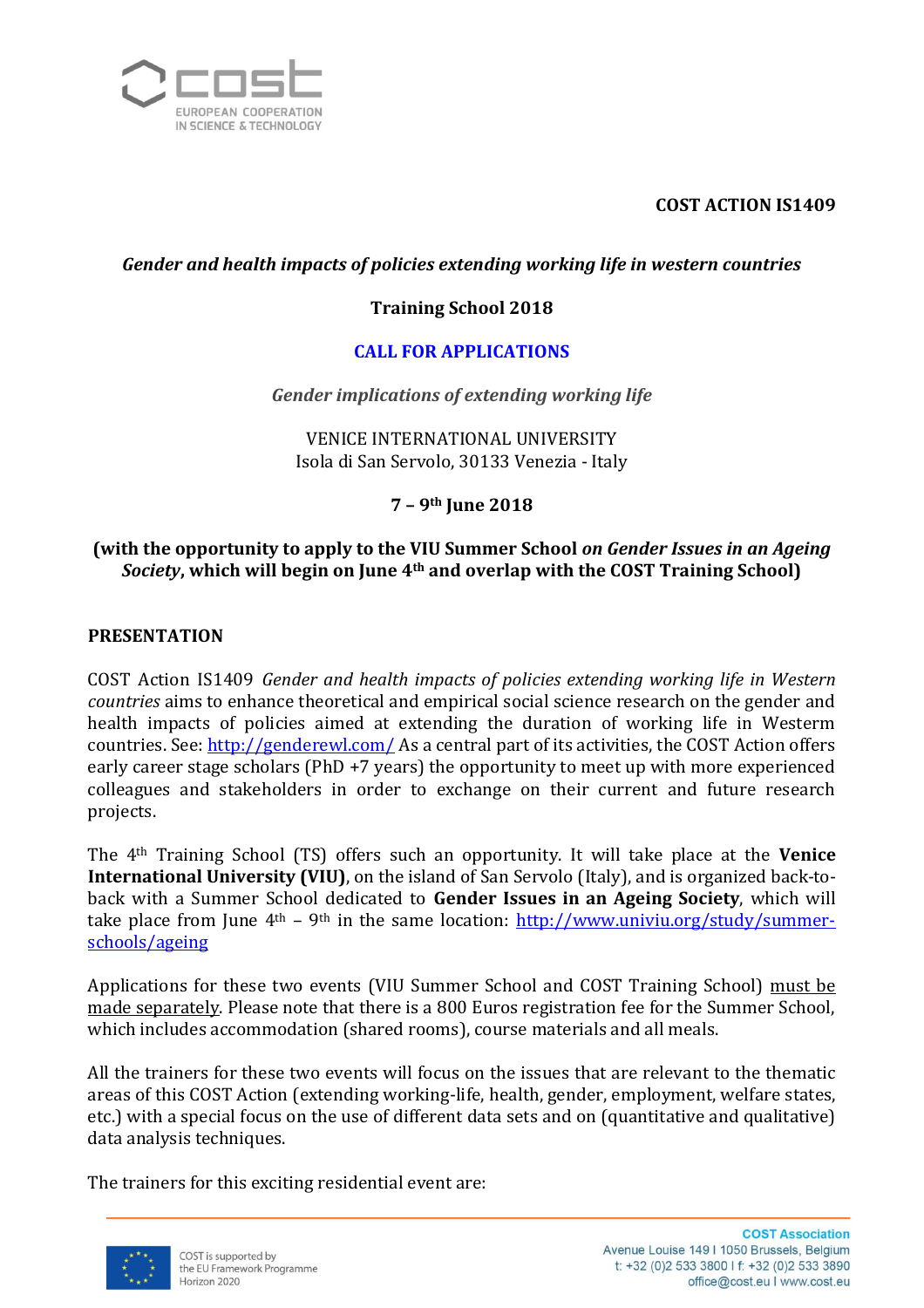**Tindara Addabbo** Associate Professor in Economic Policy at the University of Modena and Reggio-Emilia (Italy). She publishes in the areas of the gender impact of public policies, measurement of well-being in the capability approach, ageing, work and well-being from a gender perspective, time allocation, employment and wage discrimination, income distribution and quality of work.

*See:<http://personale.unimore.it/rubrica/dettaglio/addabbo>*

**Mauricio Avendano** Professor of Public Policy in Global Health and Social Medicine at King's College London and Adjunct Associate Professor at the Harvard School of Public Health. His research uses quasi-experimental methods and data from randomised controlled trials to examine the health consequences of social programmes such as maternity leave benefits, unemployment benefit policy, conditional cash transfers, pension system reform, etc. *See:<https://www.kcl.ac.uk/sspp/departments/sshm/people/academic/MauricioAvendano.aspx>*

**Agar Brugiavini** Professor at the Department of Economics, Ca' Foscari University of Venice, where she is Scientific Director of the VIU – Venice International University's program on Ageing [ageing@univiu.org.](mailto:ageing@univiu.org) She is particularly interested in the effects of pension reforms on household's saving decisions, retirement choices and pension arrangements. She is the academic host of the VIU Summer School on Gender Issues in an Ageing Society. *See:<http://www.unive.it/data/5115/5591624/curriculum>*

**Fiona Carmichael** Professor of Labour Economics at the University of Birmingham. Her work includes research on trade-offs between paid work and unpaid caregiving, the barriers older workers work on the labour market and retirement decision-making and outcomes. Her research uses quantitative methods to analyse large secondary data sets and qualitative and mixed methods to generate and analyse primary data.

*See:<https://www.birmingham.ac.uk/staff/profiles/business/carmichael-fiona.aspx>*

**Luigi Ferrucci** is a geriatrician and an epidemiologist who conducts research on the causal pathways leading to progressive physical and cognitive decline in older persons. Scientific Director at NIA and Director of the Baltimore Longitudinal Study on Aging since 2002, he has contributed to the design of the European Longitudinal Study on Aging (ELSA), the AKEA study of Centenarians in Sardinia, the Women's Health and Aging Study, and the In CHIANTI project, a longitudinal study looking at risk factors for mobility disability in older persons. *See:<https://irp.nih.gov/pi/luigi-ferrucci>*

**Michaela Gstrein** Economist, currently part of the WPZ Research team, having worked at the Austrian Institute for Advanced Studies (IHS Vienna). Her interests lie in the field of gender studies, quality of life, statistics, women and family related economic issues, benefits and transfers, female labour market activity, WLB and pension outcomes, social security, demography, economic growth and employment in the EU, as well as social cohesion and integration.

*See: [www.wpz-research.com](http://www.wpz-research.com/)*

**Nicky Le Feuvre** Professor of Sociology at the Faculty of Social and Political Science at the University of Lausanne. After having worked extensively on women's entry into high-level occupations in different national contexts, she is currently leading a new EU-funded project, under the NORFACE DIAL Programme. Focused on gender equality and health issues facing

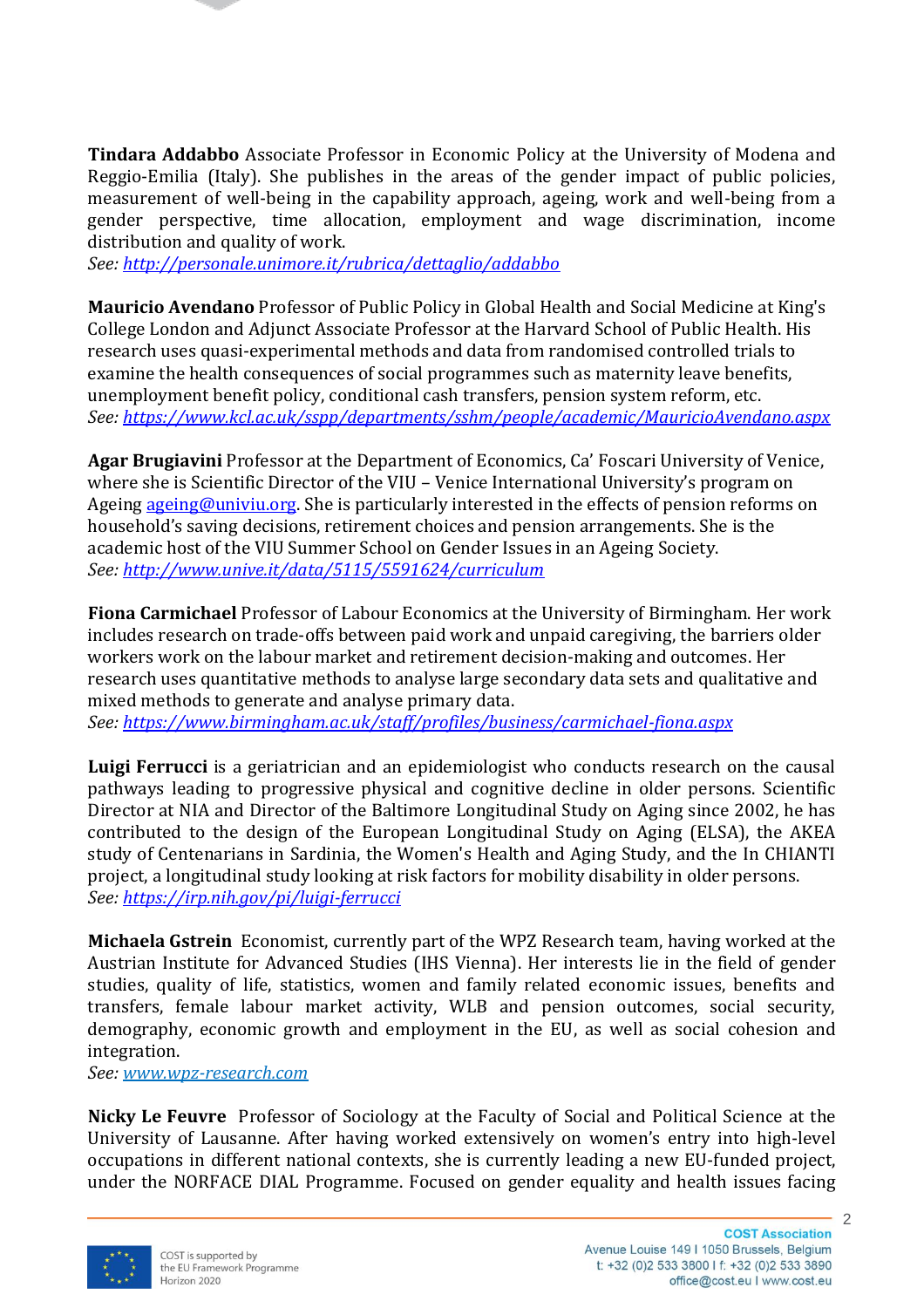older workers in three occupational settings (health, finance, transport) and five countries (Czech Republic, Ireland, Sweden, Switzerland and the UK), the project will mostly use qualitative research tools.

See:<https://www.lives-nccr.ch/en/personne/nicky-le-feuvre-n316>

**Morten Wahrendorf** Institute of Medical Sociology, Heinrich Heine University, Düsseldorf (Germany). Head of the Working Group "Work and Health" and Researcher at the ESRC International Centre for Life Course Studies in Society and Health, London. See: [http://www.uniklinik-duesseldorf.de/unternehmen/institute/institut-fuer](http://www.uniklinik-duesseldorf.de/unternehmen/institute/institut-fuer-medizinische-soziologie/cv/wahrendorf/)[medizinische-soziologie/cv/wahrendorf/](http://www.uniklinik-duesseldorf.de/unternehmen/institute/institut-fuer-medizinische-soziologie/cv/wahrendorf/)

**Jürgen Maurer** Is Professor of Heallth Economics at the Department of Econometrics and Economic Policy at the Business & Management Faculty of the University of Lausanne. He is interested in health economics and health management, and more specifically in public health, aging, health disparities and population economics. His research is based on survey data. See: [http://hec.unil.ch/people/jmaurer?dyn\\_lang=fr](http://hec.unil.ch/people/jmaurer?dyn_lang=fr)

All these trainers are international experts in their respective fields, with extensive experience of teaching and mentoring on the topics of gender equality, health, ageing and the life-course. They cover a wide range of disciplines and methodological approaches.

In preparation for the TS, each trainer will provide a *teaching statement* and a list of *recommended readings*, which will be disseminated in advance to participants, via the COST Action website:<http://genderewl.com/about/>

This **Training School** is organised by the TS Committee, chaired by: **Nicky Le Feuvre**, Professor of Sociology at the University of Lausanne, Switzerland[: Nicky.LeFeuvre@unil.ch](mailto:Nicky.LeFeuvre@unil.ch)

The **local organising team** is led by:

**Tindara Addabbo**, Associate Professor, Department of Economics Marco Biagi, University of Modena & Reggio Emilia, [tindara.addabbo@unimore.it](mailto:tindara.addabbo@unimore.it)

**Agar Brugiavini**, Full Professor, Department of Economics, Ca' Foscari University of Venice, Scientific Director of the VIU – Venice International University's program on Ageing, ageing@univiu.org

**Hélène Duci**, Academic Program Assistant for logistics & communications, Venice International University, [helene.duci@univiu.org](mailto:helene.duci@univiu.org)

## **Who can apply ?**

COST training schools are mainly aimed at PhD students and early career investigators (ECI = PhD + 7 years), although more senior academics, researchers and policy-makers may also apply. When evaluating the applications, priority will be given to ECIs. The Training Schools are also open to COST Action members and selected experts or stake-holders. See the COST Vademecum for full details.



3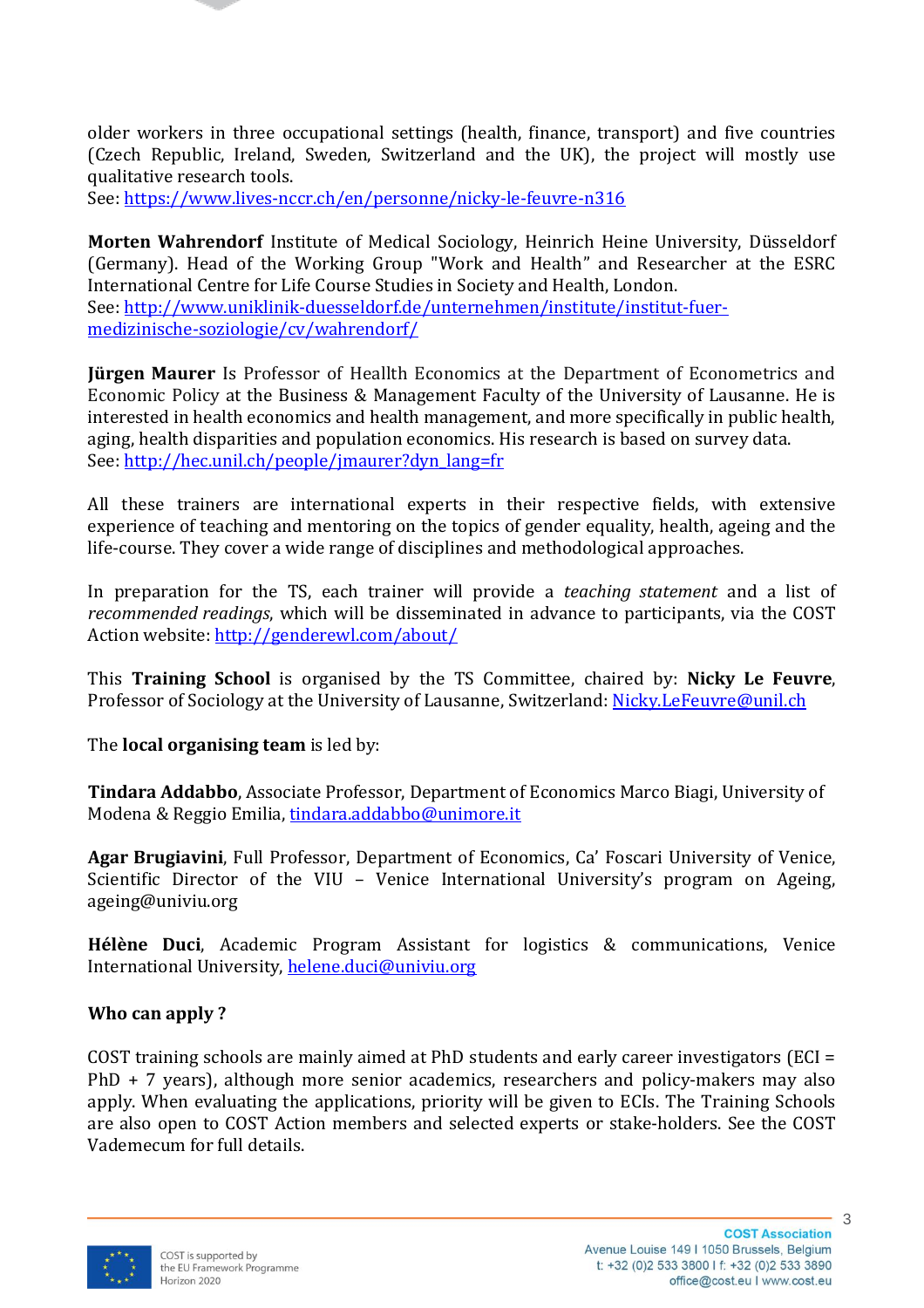## **FINANCIAL SUPPORT FOR TRAINEES**

Successful applicants may be eligible to apply for financial support through the COST Action. There are approximately 12-15 grants available for trainees. Applicants who intend to request financial support are invited to indicate this on their application form (see below). Trainees who are self funded are also welcome to make an application to attend the Training School.

#### **Trainees eligible for reimbursement**

- 1. Trainees from COST countries;
- 2. Trainees from approved NNC institutions;
- 3. Trainees from approved European RTD Organisations.

The Management Committee (MC) of the Action decides the financial contribution for Trainees. This decision must be based on the following rules:

- The reimbursement rate per day is 160 Euros maximum;  $\bullet$
- Up to 300 Euros may be attributed for travel expenses;
- A maximum grant of 1 500 Euros can be awarded;
- Grants for Trainees can vary depending on the country of origin;
- Prior to the Training School, the trainees must [register on e-COST.](https://e-services.cost.eu/)

Trainees who are self -funded are also welcome to apply to attend the Training School.

#### **Language skills**

Unless otherwise indicated, all the modules will take place in English and the ability to speak, read and write fluently in this language is an absolute requirement.

#### **PRACTICAL INFORMATION**

Venice International University (VIU) is something unique in the international academic environment: a group of 17 Universities from all over the world sharing a common Campus on the beautiful Island of San Servolo, in the Venice lagoon. These Universities devise study programs to prepare their students to face today's global challenges [http://www.univiu.org](http://www.univiu.org/)

The Island of San Servolo is an oasis in a unique urban setting, 10 minutes by boat from Piazza San Marco in Venice. Students can study, work, and relax in a peaceful park spread across 12 scenic acres with a panoramic view of Venice. The N° 20 public boat service connects San Servolo to the Venice historical centre. The boat service runs every 40 minutes, with first journey from San Marco at 6.55 am and last one 1.20 am.

See: [http://www.univiu.org](http://www.univiu.org/) > Campus and Services > How to get to VIU

#### **ACCOMMODATION**

Trainees needing accommodation will be hosted on campus. The Island of San Servolo offers accommodation all year round for people visiting Venice for academic events. The structure is divided into five buildings situated in a beautiful park, with century old plants and a variety of tree species. Rooms are not luxurious, but are bright and functional, overlooking the lagoon on one side and the large garden on the other:

<http://sanservolo.servizimetropolitani.ve.it/en/residential-center/>



4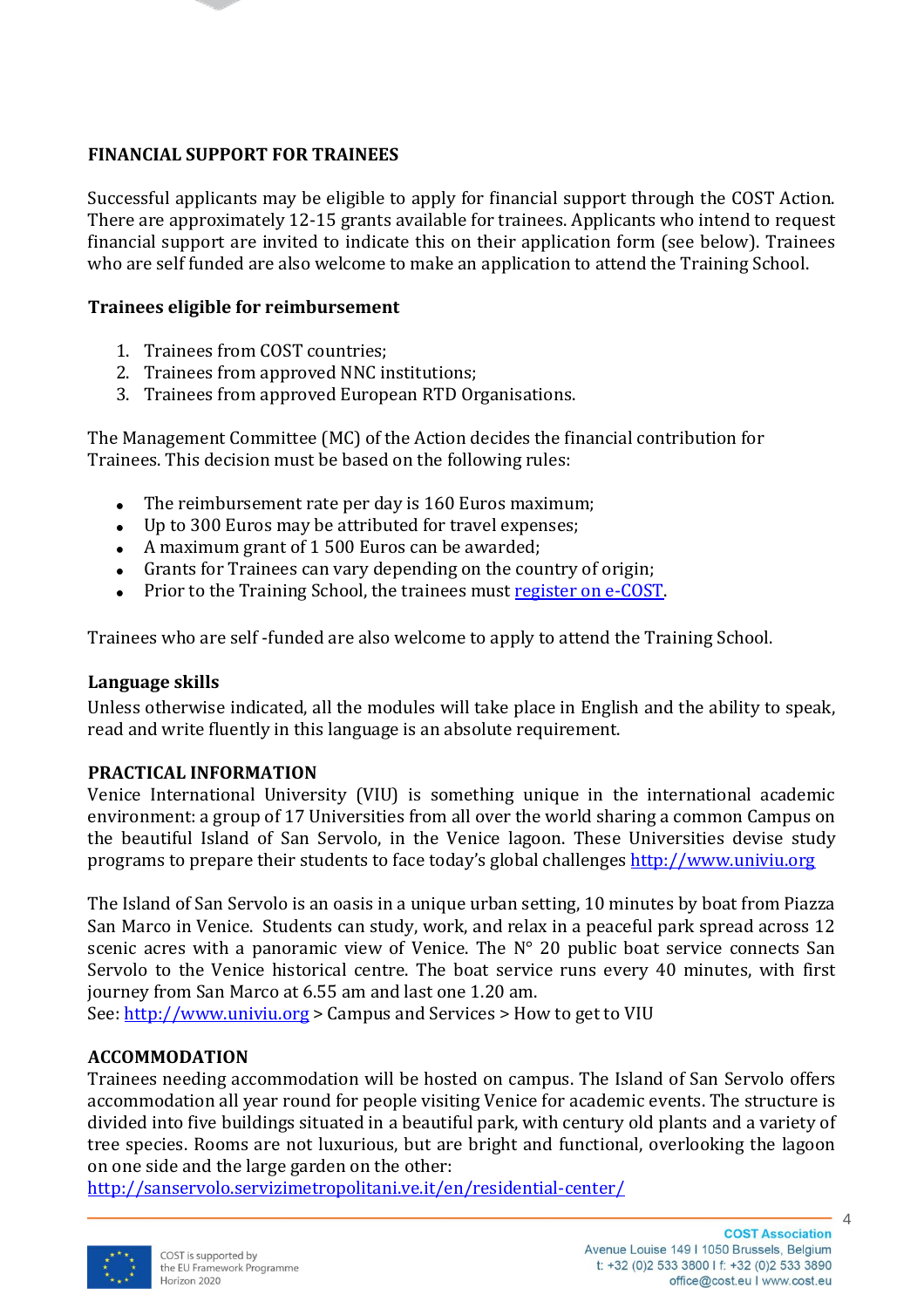#### **Draft programme (details to be confirmed) Location:** VENICE INTERNATIONAL UNIVERSITY Isola di San Servolo, 30133 Venezia - Italy

|                              | Wednesday 06.06.2018                                                                         | Thursday<br>07.06.2018                                                            | Friday<br>08.06.2018                                                     | Saturday<br>09.06.2018                                    |
|------------------------------|----------------------------------------------------------------------------------------------|-----------------------------------------------------------------------------------|--------------------------------------------------------------------------|-----------------------------------------------------------|
| Room                         |                                                                                              | <b>Tbc</b>                                                                        | <b>Tbc</b>                                                               | <b>Tbc</b>                                                |
| $9.30 -$<br>11.00            |                                                                                              | <b>Opening</b><br>Conference<br>Luigi Ferrucci                                    | Jürgen<br><b>Maurer</b>                                                  | <b>Fiona</b><br>Carmichael                                |
| <b>Break</b>                 |                                                                                              |                                                                                   |                                                                          |                                                           |
| $11.15 -$<br>13.15           |                                                                                              | <b>Morten</b><br>Wahrendorf                                                       | <b>Mauricio</b><br><b>Avendano</b>                                       | <b>Nicky</b><br><b>Le Feuvre</b>                          |
| <b>LUNCH</b><br><b>BREAK</b> |                                                                                              |                                                                                   |                                                                          |                                                           |
| Room                         |                                                                                              | <b>Tbc</b>                                                                        | <b>Tbc</b>                                                               | <b>Tbc</b>                                                |
| 14.30-<br>16.30              | <b>Arrival in Venice</b>                                                                     | <b>Mauricio</b><br><b>Avendano</b>                                                | Jürgen<br><b>Maurer</b>                                                  | <b>Participants</b><br>workshop 3<br>Hands on data<br>use |
| <b>Break</b>                 |                                                                                              |                                                                                   |                                                                          |                                                           |
| $16.45 -$<br>18.45           |                                                                                              | Participants<br>workshop 1<br>Round table<br>presentation of<br>people + projects | Participants<br>workshop 2<br>Monika<br>Ozkovska on<br><b>SHARE</b> data | Wrap-up<br>session<br>All participants &<br>trainers      |
|                              |                                                                                              | <b>Tindara</b><br>Addabbo &<br><b>Mischa Gstrein</b>                              |                                                                          | <b>Tindara</b><br>Addabbo &<br><b>Mischa Gstrein</b>      |
| Evening<br>events            | Joint Welcome event of<br><b>Summer School and</b><br><b>Training School</b><br>participants | Free evening in<br>Venice                                                         | Free evening<br>in Venice                                                | Departure                                                 |

Emergency contact phone n°: to be confirmed

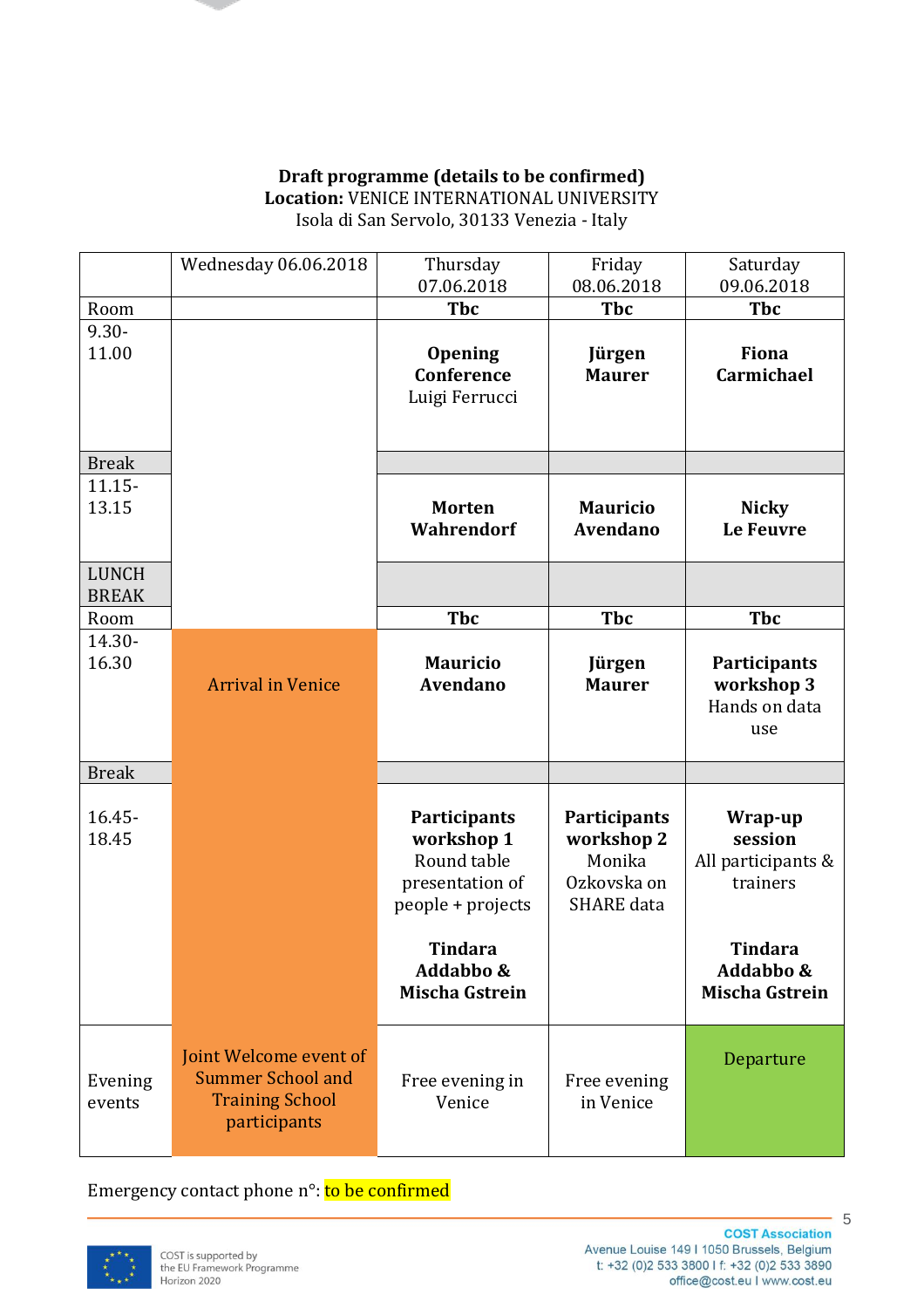#### **How to apply**

Participation in all COST Training schools is subject to a selective application process. You are kindly invited to fill in the following application form and to provide the requested documents and arguments in favour of your application.

### **Deadline for applications : Sunday 29th April 2018 (midnight, Central European Time)**

Please note that the deadline for the VIU Summer School is April 15th. If you are intending to apply to both events, please also fill in the following application form:

<http://www.univiu.org/study/summer-schools/ageing/ageing-summer-institute-2018>

Selection will be based on those applications that most clearly correspond to the overall objectives of the COST Action IS1409, and to the content of this particular Training School.

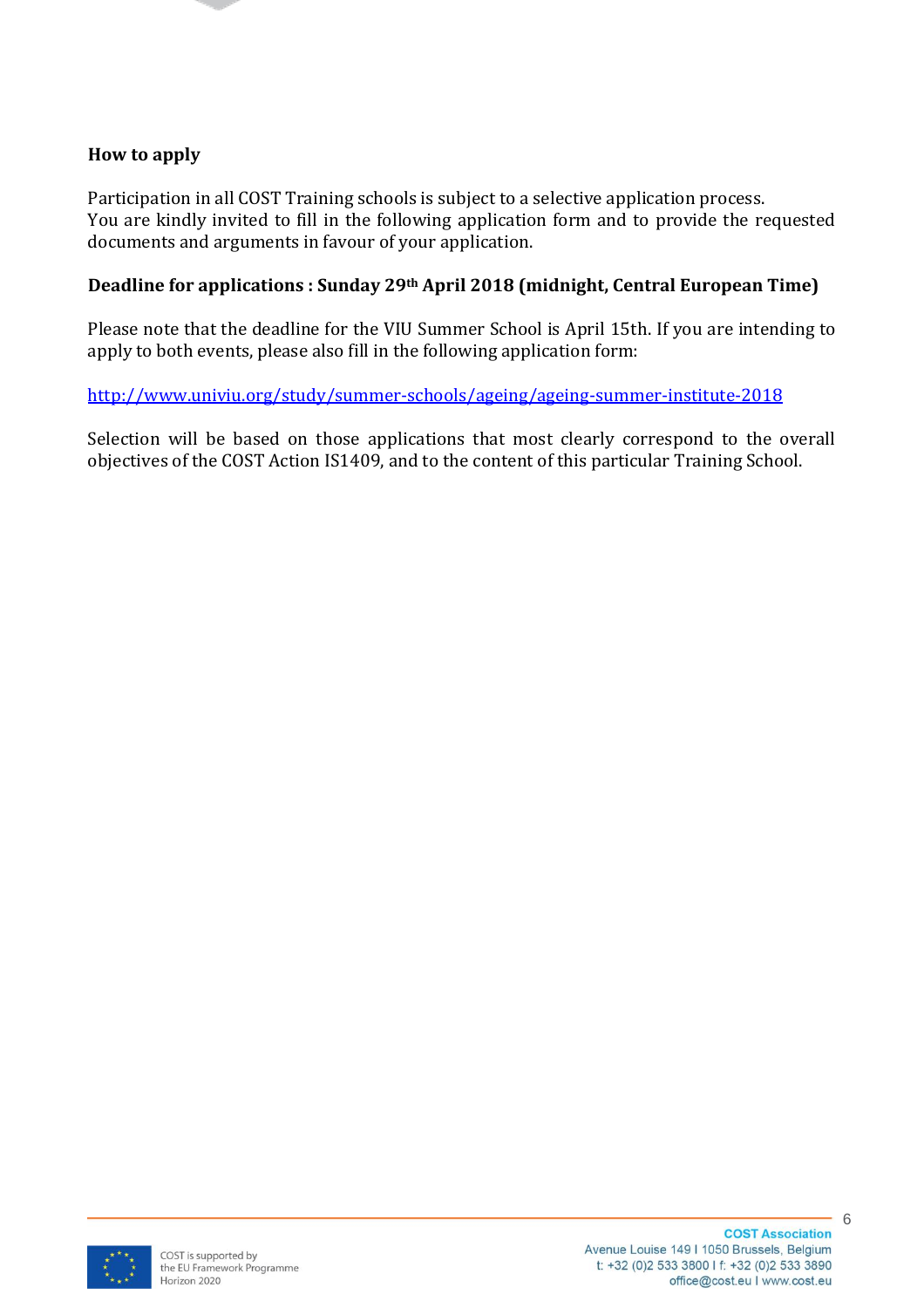## **APPLICATION FORM**

## **COST ACTION IS1409 Training School N°3**

*Gender implications of extending working life*

VENICE INTERNATIONAL UNIVERSITY Isola di San Servolo, 30133 Venezia - Italy

# **7 – 9 June 2018**

| NB. No later than the evening of $6th$ June 2018 |  |  |  |  |
|--------------------------------------------------|--|--|--|--|
|                                                  |  |  |  |  |
| 11. Dietary requirements:                        |  |  |  |  |
| None                                             |  |  |  |  |
| Vegetarian                                       |  |  |  |  |
| Vegan                                            |  |  |  |  |
| <b>Other</b>                                     |  |  |  |  |



 $-7$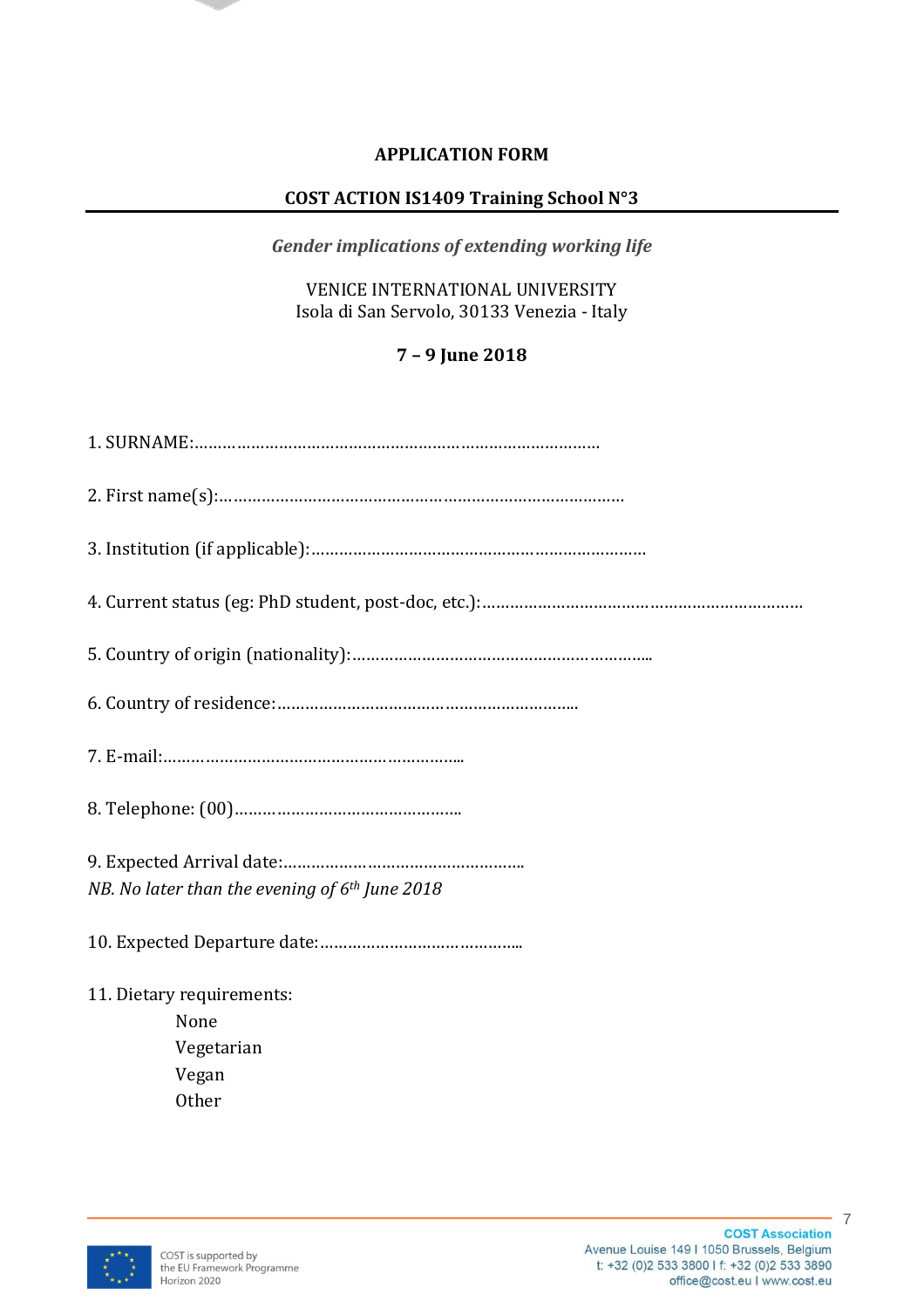12. If your application if successful, will you be applying for financial support from the COST Office for your participation in this TS?

Yes No

If so, please provide an **estimate** of your travel and other expenses:………………………………..

13. Please enclose a copy of your CV + publications list

14. Please complete a 1 page synopsis of your research topic / domain of interest **in English** (see below), explaining how the participation in this Training School would benefit your work.

15. Are you also applying to the VIU Summer School?

Yes No

Please complete and send (by E-mail) this application form, **before April 29th 2018 (midnight)** to:

> Prof. Nicky Le Feuvre Bâtiment Géopolis – Bureau 5125 Université de Lausanne - Mouline CH - 1015 Lausanne E-mail: [Nicky.LeFeuvre@unil.ch](mailto:Nicky.LeFeuvre@unil.ch)

You will receive notification about the acceptance / rejection of your application by May 15<sup>th</sup> 2018.

We look forward to meeting you very soon in Venice....!